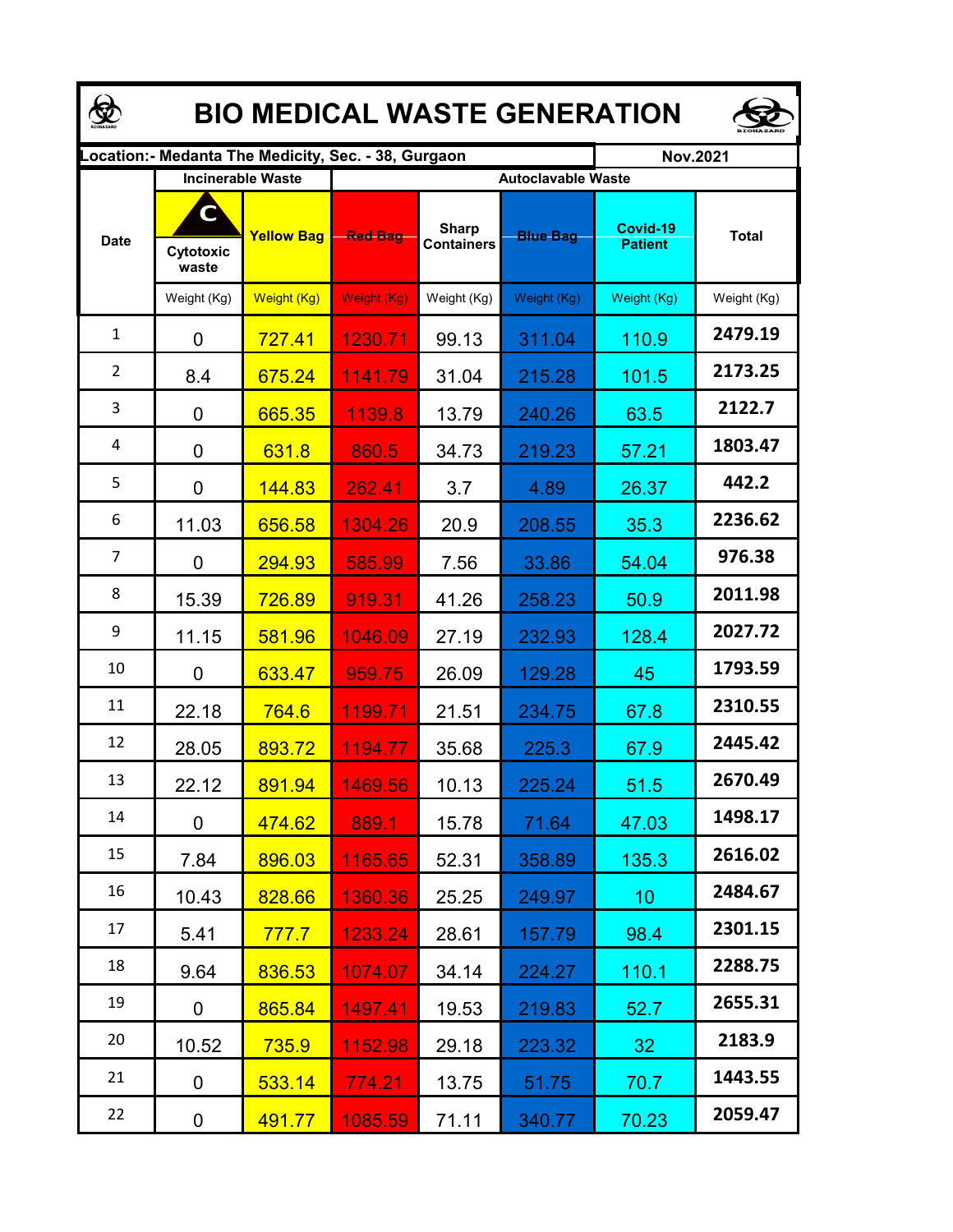| 23           | 0      | 736.39   | 1188.3   | 31.02  | 261.31  | 107.3          | 2324.32  |
|--------------|--------|----------|----------|--------|---------|----------------|----------|
| 24           | 13.01  | 721.42   | 1092.05  | 26.2   | 232.06  | 117.56         | 2202.3   |
| 25           | 5.7    | 772.9    | 1152.93  | 33.54  | 125.84  | 35.5           | 2126.41  |
| 26           | 14.69  | 603.43   | 1266.18  | 15.58  | 170.4   | 30.7           | 2100.98  |
| 27           | 8.97   | 702.68   | 1089.03  | 31.81  | 181.82  | 22.2           | 2036.51  |
| 28           | 0      | 342.94   | 700.32   | 8.21   | 76.06   | $\overline{0}$ | 1127.53  |
| 29           | 6.06   | 812.75   | 1061.95  | 63.73  | 378.53  | 41.6           | 2364.62  |
| 30           | 8.49   | 772.2    | 1052.57  | 16.13  | 192.46  | 16.4           | 2058.25  |
| <b>TOTAL</b> | 219.08 | 20193.62 | 32150.59 | 888.59 | 6055.55 | 1858.04        | 61365.47 |